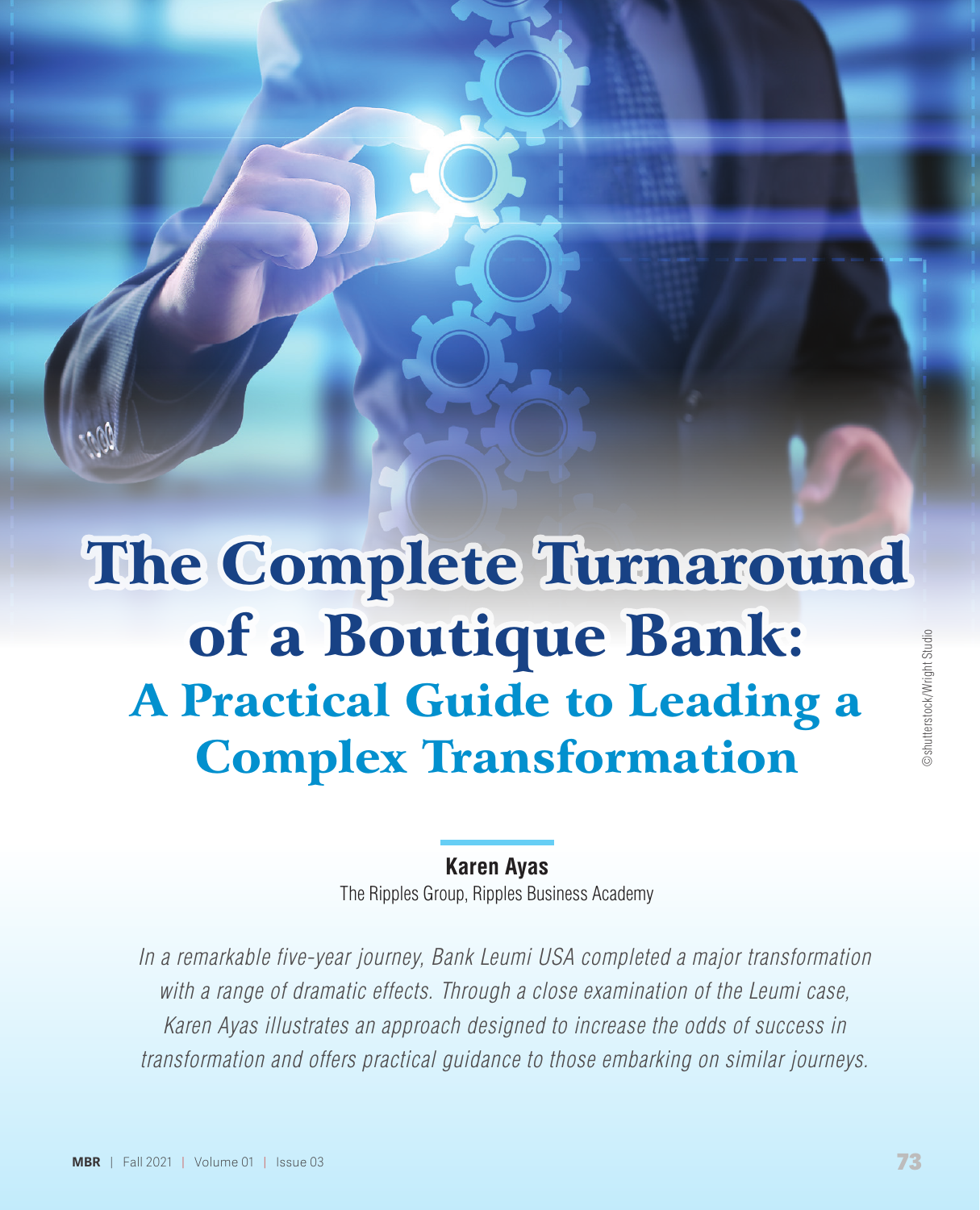majority of transformation efforts fail, yet a few have out-<br>standing results.<sup>1</sup> Bank Leu-<br>mi USA (Leumi), with Avner<br>Mendelson at the helm, provided a forts fail, yet a few have outstanding results.<sup>1</sup> Bank Leumi USA (Leumi), with Avner Mendelson at the helm, provided a great illustration of how to successfully transform a business.

The Ripples Group was a partner on this remarkable journey from 2013 to 2017, working with Mendelson and his team to guide the bank through a major transformation and attract new investors to accelerate its growth. The financial results have been stellar: the return on equity (ROE) increased from 2.5 percent to over 10 percent, the net income quadrupled, and total revenue increased by 60 percent. The bank also became more internally efficient and its employees more engaged. For example, there was a year over year increase in median employee satisfaction ratings despite significant turnover (see exhibit 1). was a year over  $\mathbf{u}$  increase in median satisfaction rating satisfaction rating  $\mathbf{u}$ 

right, or you just get distracted and skip a step.

Consider some of the common issues that arise with recipes for change. Virtually every "cookbook" starts with organization diagnostics, which should give you a sense of your current reality. But how deep should you dive? How much time can you devote to diagnostics before you have to act? Next, the recipe calls for "a vision" but how do you protect your team from "vision fatigue" when they're facing tough operational challenges?

Through the transformation of Leumi, we found answers to these conundrums and an approach that can guide leaders through complex business transformations.





# *<u>Example 20</u>* **<b>Complex Business** Transformation: The Challenge

There is a vast body of research and information on organization- formation calling fo al change and transformation.<sup>2</sup> Yet turning these insights into practice is still a challenge for CEOs looking to transform their organizations. Put another way, there may be lots of good recipes and even cookbooks, but it's not just about picking a winning recipe, you still have to do the cooking! And so many things can go wrong: You don't have all the ingredients, they don't mix well, you've stirred for too long... or not long enough, the temperature is not quite that can guide leaders

And there's more! When the task at hand is a complex transformation calling for change on multiple fronts, how should you these insights into practice structure it? How many parallel initiatives can you run? How do eir organizations. Put you reconcile growing the business with transforming it? And knowing that the may be lots of the transforming to the moving to the moving to the moving to the may be lots of good recipes and even cookbooks, that this will be a multi-year underout it's not just about picking a win-<br>and taking, how do you keep everyone engaged and committed?

Through the transformation of lients, they don't mix well, you've Leumi, we found answers to some of these conundrums and an approach that can guide leaders through complex business transformations. Consider some of the common issues that arise with recipes for change. Virtually

While the nature of business and its leaders makes every case unique, calling for a customized recipe, there are some common mistakes you can avoid and some ingredients that will increase your odds of success.

# The Case of Leumi

Avner Mendelson was appointed CEO of Leumi in September 2013, with a clear mandate to wake up the sleepy organization and rebuild it. The bank had had many CEOs over the preceding thirty years and most of them had been at the ends of their careers. Most had not tried to move the needle, and those who did had failed in their attempts.

"It was like a raft floating with no particular destination or ambition" is how Mendelson described the organization he found. He also quickly noticed the upside: this organization had survived multiple crises which had caused other banks to fail. Resilience was evidently part of its DNA.

Most CEOs are under immense pressure to deliver immediate results. Although impatient by nature, Mendelson took the opportunity to observe and fully understand the business before jumping into action. He was careful to challenge all assumptions, inquiring deeply and observing first-hand, and to invite others to help him along.

The bank's financial performance had gone from bad to worse in the past three years. Its operational and IT infrastructure were totally inadequate. Over the years, it had evolved a warm, fuzzy family culture. "We take care of each other here and everyone always gets a 5 out of 5 on performance" explained one of the senior managers. Mendelson could see that this high tolerance for mediocrity, albeit in the guise of family culture would be a major barrier to building the high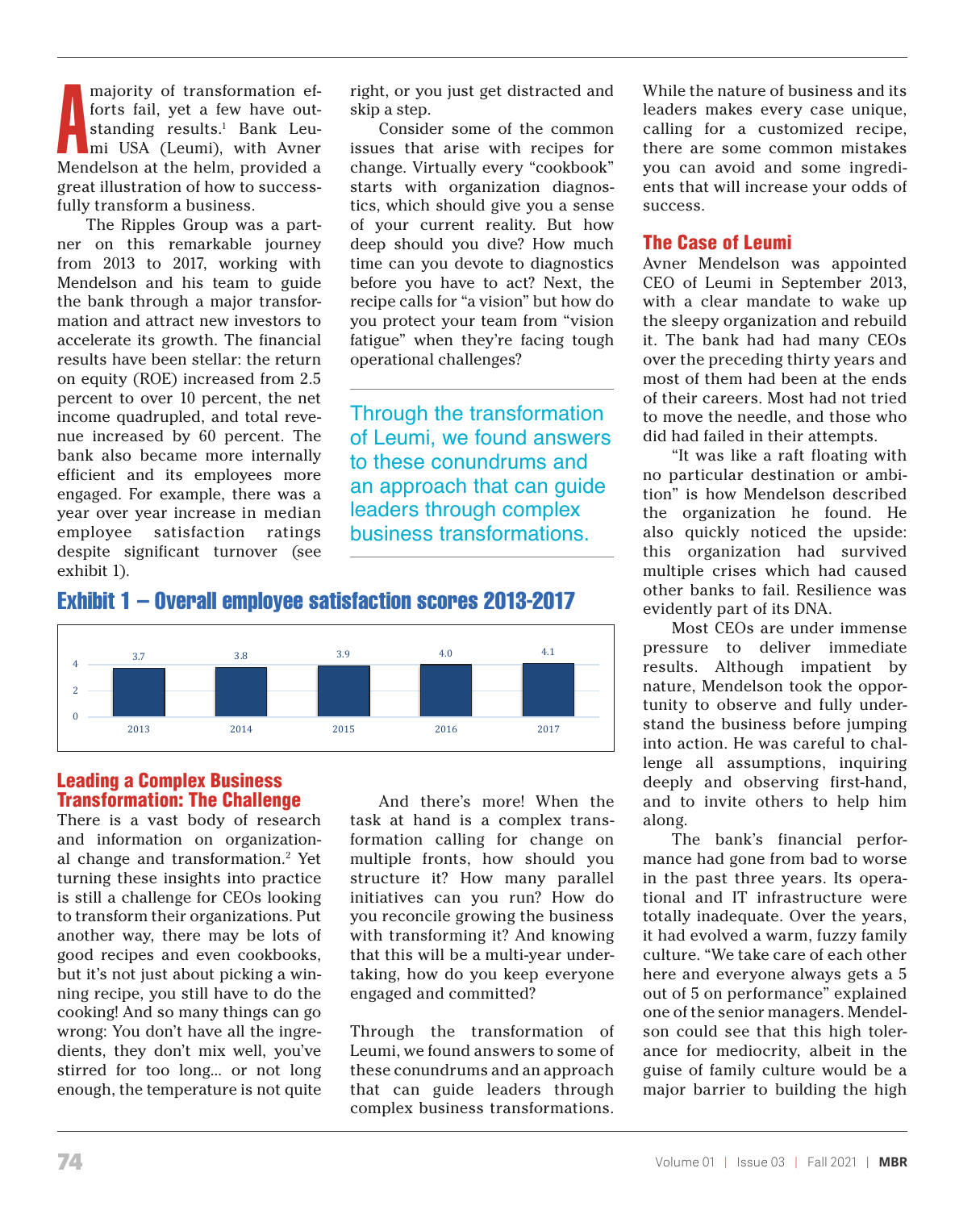performing culture needed to turn the business around.

Mendelson began by articulating a bold vision for transformation, developing a clearly defined roadmap and creating a leadership forum charged with its execution. He then focused on sustaining momentum and driving accountability for change (see Table 1, p80).

#### Articulating a Bold Vision

Mendelson quickly developed a clear understanding of his new business. The road ahead was clear to him, and he knew how to begin, so why waste time on formulating a vision?

A two-hour session with the management team devoted to envisioning the future, with everyone articulating their hopes, made him realize that vision can be contagious. Only after many revisions and iterations was the team able to articulate the vision in a crisp and compelling way: "Become the best boutique relationship bank." In concrete terms, the team had to achieve a 10 percent ROE within five years by building a bank that distinguished itself through outstanding service. This was a bold aspiration for a stagnant business with only a 2.5 percent ROE.

the past thirty years and is spread across New York, Florida, Illinois, and California?

The company's first ever town hall was held in New York and conveyed clearly that things were going to be different under the new CEO. The bank's employees greeted the meeting invitation with a mix of criticism and anticipation, and with many questions.

At the event Mendelson used irrefutable facts to explain the need for change and presented his bold vision with direct authenticity. He had planted the seeds; many employees went home inspired by the idea of helping to create a better future.

Next, the vision had to be transformed into the collective ambition of all the organization's key leaders. Yet even the most persuasive communicator cannot convince everyone. Any change will have its believers, its skeptics, and its cynics. You must make use of the believers, who embrace the vision, to build the necessary momentum and help to spread enthusiasm and ambition. You must attend to the skeptics who can help you stay on a feasible course. Finally, you must

Transformation Roadmap

ensure that other team members disregard the cynics even though they often have the loudest voices and substantial influence.

## Creating the Change Leadership Forum

Mendelson now had to find a way to engage the bank's key leaders and mobilize a critical mass of believers to pave the way. After much debate the top team created the Change Leadership Forum (CLF) whose members were chosen not solely by their titles or positions. Although many of the senior leaders argued that, in the existing culture, managers who weren't chosen would be discouraged, Mendelson nonetheless instructed them to hand-pick only the best and most influential leaders for the forum. The CLF would be responsible for:

- stepping up to lead the change and build the future,
- working together to bridge functional and geographical gaps, and
- keeping everyone informed and engaged in the transformation.

The CLF was empowered to act, but it still needed a clear roadmap.

A vision, no matter how bold and compelling, is only effective when everyone involved understands and shares it.

A vision, no matter how bold and compelling, is only effective when everyone involved understands and shares it. Clearly a wake-up call was needed.3 So how do you create a shared vision and a sense of urgency in an organization that has been floating happily along with its congenial culture for

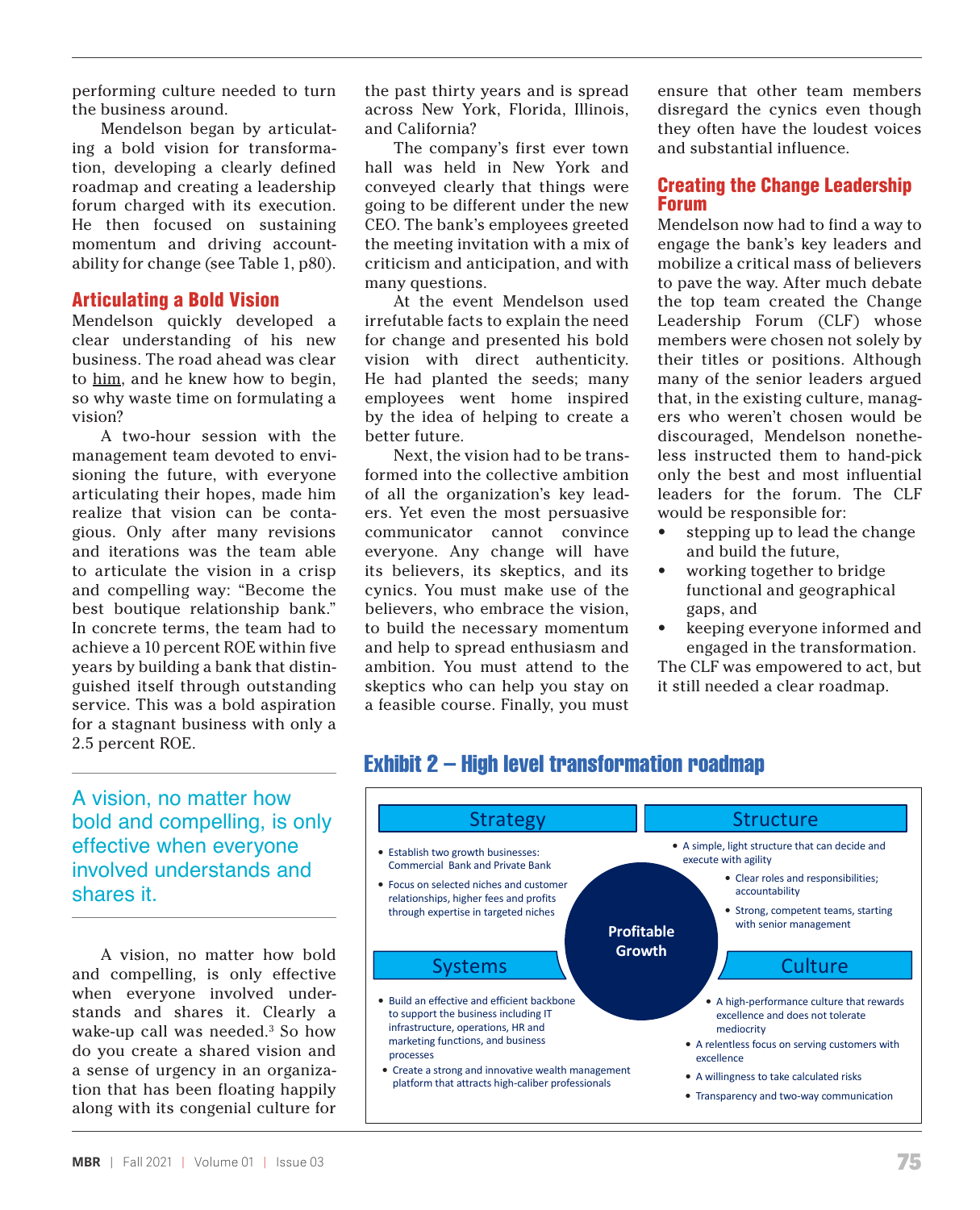# The Transformation Roadmap

When Mendelson joined, the bank's Project Management Office (PMO) had been charged with leading a change initiative called "Running for 10," comprising over thirty improvement projects laid out by the prior CEO. While the PMO had composed meticulous plans, it had gained little traction in the past year. Although there was an immense amount of "Running for 10" branding on hand, including a logo on paper cups, notebooks, mouse pads, and more, it served largely as a constant reminder of the initiative's failure. Many employees weren't even sure what the 10 stood for: 10 for excellence, 10 percent ROE…? And for the few projects that had been completed, most didn't know what the results were. The situation was a perfect illustration of a failed recipe for change. Mendelson's team had to do better.

The roadmap for translating the bold vision into action had to include comprehensive and cohesive changes in strategy, structure, systems, and culture (see exhibit 2). The team could then expand this roadmap into a detailed master plan for transformation, including milestones for each domain.

**Strategic focus:** By every benchmark, internal and external, Leumi was very poorly rated. Where, then, would growth come from? The roadmap had to include clarifying the targeted value proposition for each of its businesses, the commercial bank and the private bank, and for the niches which would allow them to capture the full value of their relationships. The team had to build an effective model for boutique service while determining how best to expand the bank's product and service offerings.

**Structural changes:** The bank's existing structure did not include clear lines of accountability or alignment across its customer-fac-

ing functions. The quality of the customer experience was diminished by a blurring of roles and responsibilities. Hilla Eran-Zick, deputy CEO, launched a major initiative to enact a new coverage model that separated business development from credit and administrative functions. She restructured the teams so they would support managers who worked directly with clients, enabling them to make faster decisions and thus creating a highly responsive service model.

**Support systems:** When Kate Etinger joined as head of HR in early 2014, the bank essentially did not have an HR department. Etinger quickly moved to upgrade recruitment to attract talent and improve the team, modifying compensation plans to keep them.

The new management team also had to modernize the bank's stale IT infrastructure to put it on a profitable growth path. Over the to build an IT system adequate to the bank's needs had stalled. In to invest \$35M in transforming the then expand core banking system. This massive undertaking created a simpler IT infrastructure with better data integrity and automated processes which improved customer experience across the board. Every employee participated in the two-year process of implementing this massive change.

r translating preceding decade, several attempts to more direct methods of driving **Cultural change:** And of course, realizing the vision of a topflight boutique relationship bank called for a fundamental change in the company's culture. Mendelson particularly wanted to inspire relentless focus on excellent customer service, willingness to take calculated risks, a refusal to accept mediocrity, and an eagerness to collaborate across functions. None of the bank's previous leaders had paid deliberate attention to shaping its culture. Mendelson had already insured that all changes in strategy, structure, and systems would have a positive effect on culture, now he turned to more direct methods of driving cultural change.

ve and cone- The bank's heeds had staned. In the starting in early becember of<br>gy, structure, December 2013, Mendelson decided 2013, Mendelson convened a series Starting in early December of 2013, Mendelson convened a series of meetings with the top team to create an initial definition of the

# O**Our�Values�** ur Values Exhibit 3 – Leumi Core Values

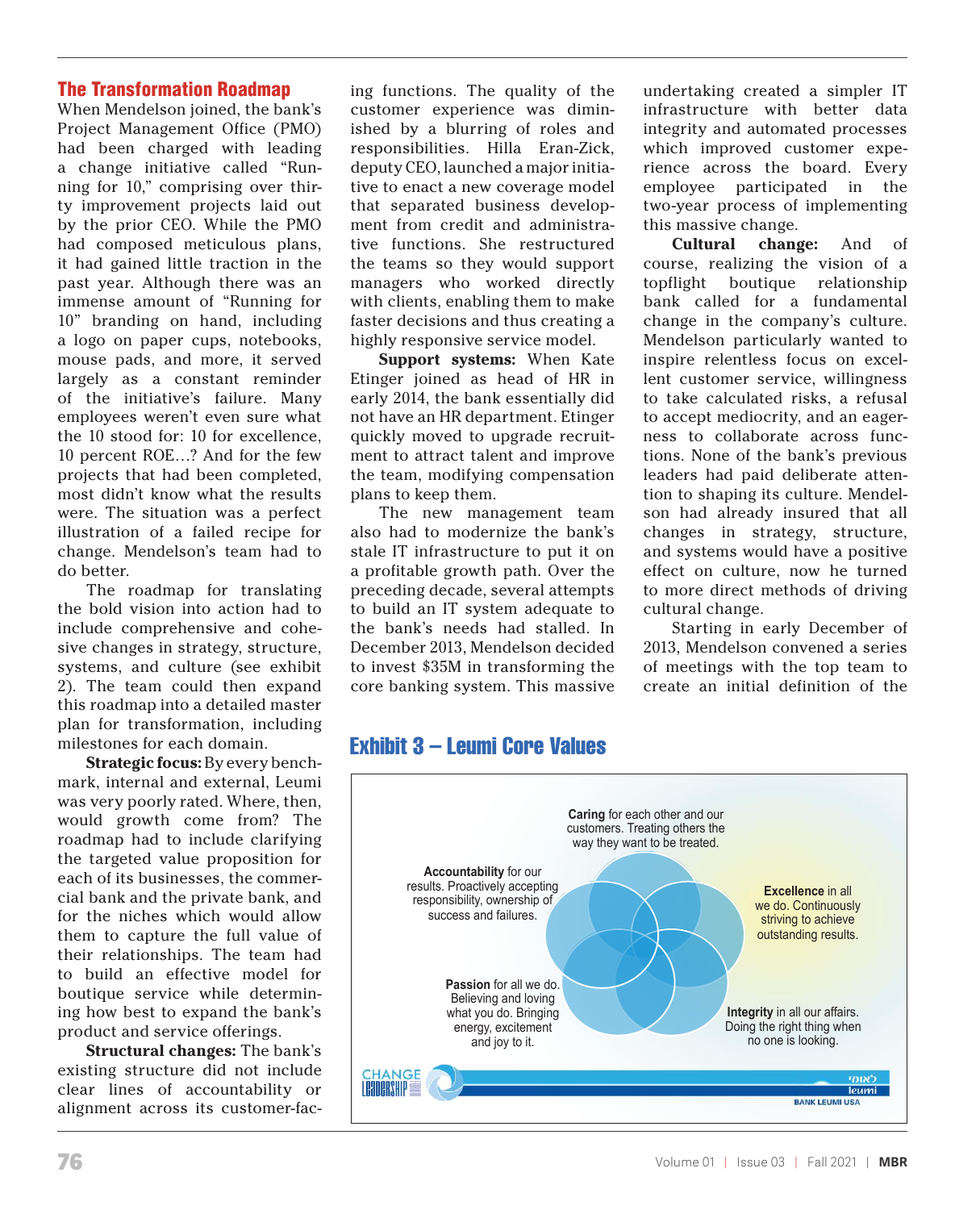bank's core values (see exhibit 3). He knew that unless these ideas were embraced by all the bank's leaders and embedded in their daily actions, they would be no more than "lip service values" and would not actually affect culture.

The employees needed to know how this time would be different and to believe that they were up to the challenge of their new CEO's bold vision, apparent confidence, and steady conviction.

#### Dealing with Cynicism

With the team and the roadmap in place, the next challenge was to eradicate the cynicism that had arisen with the "Running for 10" program and to generate enthusiasm in its place. The employees needed to know how this time would be different and to believe that they were up to the challenge of their new CEO's bold vision, apparent confidence, and steady conviction. It took a combination of elements to gradually turn the tide and change the conversation:

1) The leadership team was careful to frame the larger context for change simply and communicate it widely. As a result, most of the bank's leaders understood and could articulate the **"change story" -** here is what we are aiming for (our vision) and here is how we will go about it (the roadmap).

If each of them engaged six others in the transformation, the whole organization would effectively be involved.

2) The **Change Leadership Forum (CLF)** was composed of highly influential leaders representing all functions and locations. They were charged with leading the transformation. If each of them engaged six others in the transformation, the whole organization would effectively be involved.

3) While totally realizing the vision was a hazy five years out, the transformation roadmap was framed as a series of **change cycles** with clear beginning and end points. The first cycle aimed simply to "build a better bank" with profitable growth by the end of 2016. This goal was further broken down into two phases: building the basic infrastructure by end of 2014 and using it to drive growth. The CLF limited the number of initiatives in each phase so that the team could execute them in a timely manner.

4) Each change initiative had **clear owners** who were highly visible to the rest of the organization. The owners of each initiative were charged with reporting their progress frequently to the organization as a whole. Early reports of quick wins lent the transformation much needed credibility and increased its momentum.

#### Launching Change: The Bridge to The Future

On March 24, 2014, in a dimly lit room in New York City, Mendelson welcomed the seventy members of the Change Leadership Forum to an off-site event themed "Bridge to the Future." He urged them to lead the transformation actively, saying "This is a privilege and a responsibility."

He had asked them to read Kotter and Rathgeber's leadership fable *Our Iceberg is Melting*<sup>4</sup> and to consider how it applied to them. At the meeting, members of the top team led small group discussions to establish the language of transformation and build a clear sense

of urgency. Over the course of the two-day event the leaders defined the qualities that differentiated Leumi and formed a collective sense of what success would look like and how to achieve it.

On the second day CLF leaders also explored what the core values laid out by the top team meant to them and what they would look like in action. As change leaders, they committed to communicating and handing down these values to their teams and to validating them with their daily behavior.

This event also provided a first opportunity for leaders from different functions and divisions to meet each other and build a powerful team. They worked together for two solid hours to literally build a huge bridge across the room. As, one by one, they crossed the bridge that they had built, they left the meeting with a clear vision, a roadmap for transformation, and, most importantly, a collective mission to transform the bank and "create success together."

#### Mobilizing for Growth

By January of 2015, an employee survey revealed that 77 percent of the bank already felt that its culture was changing. "A lot has been done, the bank has transformed itself 180 percent from where it was only a year ago," commented one of the CLF leaders. The employees felt great pride in their accomplishments but recognized that they could still improve and expressed a collective ambition to do so.

In February 2015, the CLF once again gathered off site. The event began with a video of the previous year's bridge to the future and of the commitments these leaders had made to one another. "Last year we set out on our journey to build a better bank. We are in the midst of a major transformation, and we need to take the time to reflect on progress, prioritize the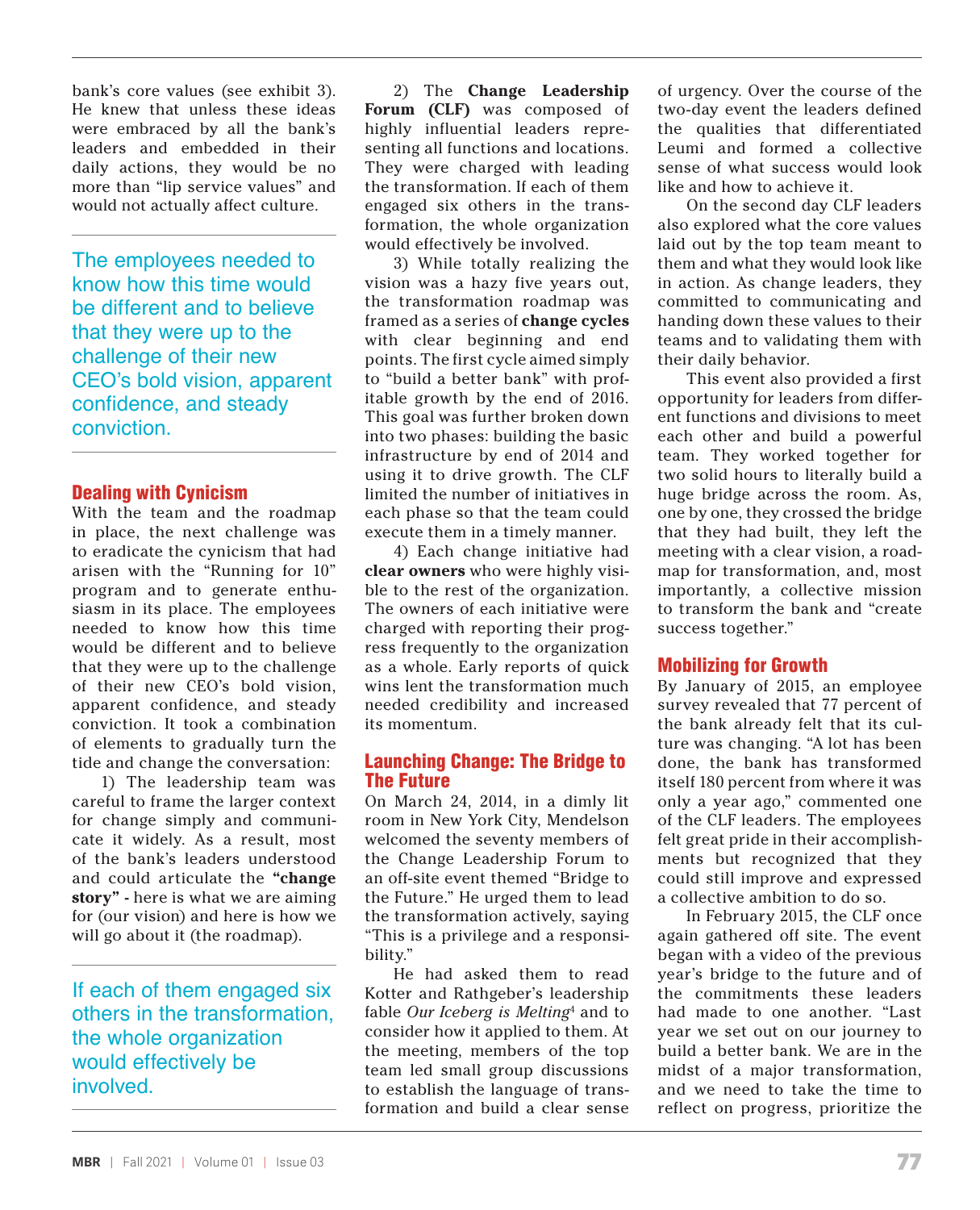

# Exhibit 4 – Organization Assessment 2016 vs. 2013<br>.

of transformation" Mendelson remarked.

ORGANIZATION ASSESSMENT 1/2



**Exhibit 4 – Organization Assessment 2016 vs. 2013** ORGANIZATION ASSESSMENT 2/2

work ahead, and re-engage" said Mendelson in his opening remarks. **Ch** "This year is about mobilizing for growth and execution. I see you all as carriers of the DNA of the new culture."

celebrated their progress, shared id increases in loan and depo stories about changes in the stories about changes in the ances without increased experience. 2015 priorities. They discussed tives listed in the first cycle of how to further improve collabora-<br>transformation plan. By the tion throughout the bank. Having considered the business from all marked improvement over angles, they reflected on how they could win against competition and produced insights that would help them to accelerate the change.

# Results of the First Cycle of **Change**

For two days the CLF team income (33 percent CAGR), and The bank completed its initial turnand execution. I see you all around much sooner than expects carriers of the DNA of the new ed. Within two years, it achieved strong double-digit growth in net income (33 percent CAGR), and solid increases in loan and deposit balances without increased expenses. The team completed all the initiatives listed in the first cycle of the transformation plan. By the end of 2015, the organization showed marked improvement over 2013 across the board (see exhibit 4). It had established client value propositions, made significant strides in tech financing, ventured into film publishing and other new sectors,

and expanded its product and service platforms. Leumi was awarded a BBB+ rating in August 2015, earning a place in the top 50 of all S&P rated banks. "This is a reflection of the bank's strength and stability and a recognition of the solid foundation built in the first two years of transformation" Mendelson remarked.

# The Next Cycle of Change: From Good to Great

Still, this first two years' success was just a start. Mendelson and his team had far more to do to become "the best boutique relationship bank." The January 2016 employee survey showed unambiguously that accountability was still lacking in some areas and that mediocrity was still tolerated. The bank continued to lag behind the competition, and it had yet to deliver the desired customer experience. Indeed, customer satisfaction surveys were disappointing. In many ways, the challenge ahead was even tougher than what they'd already achieved. But now the bank was building momentum and had a formidable executive team who all shared the same ambition.

At the 2016 meeting of the CLF, leaders gathered to celebrate their progress to date, anchor successful changes, and commit to the "Journey to Greatness." Everyone had read Jim Collins' book *Good to Great*<sup>5</sup> and prepared for the challenge of becoming the best boutique bank, not just a better bank. All members of the CLF (including those who were not in client-facing positions) had the opportunity to interact first-hand with a panel of diverse customers, listening to their ideas and coming to truly appreciate their needs. The team drafted plans to "delight the customer," at the event, refined them with their teams, and put them into action within the month.

CLF leaders also acknowledged that the company had not made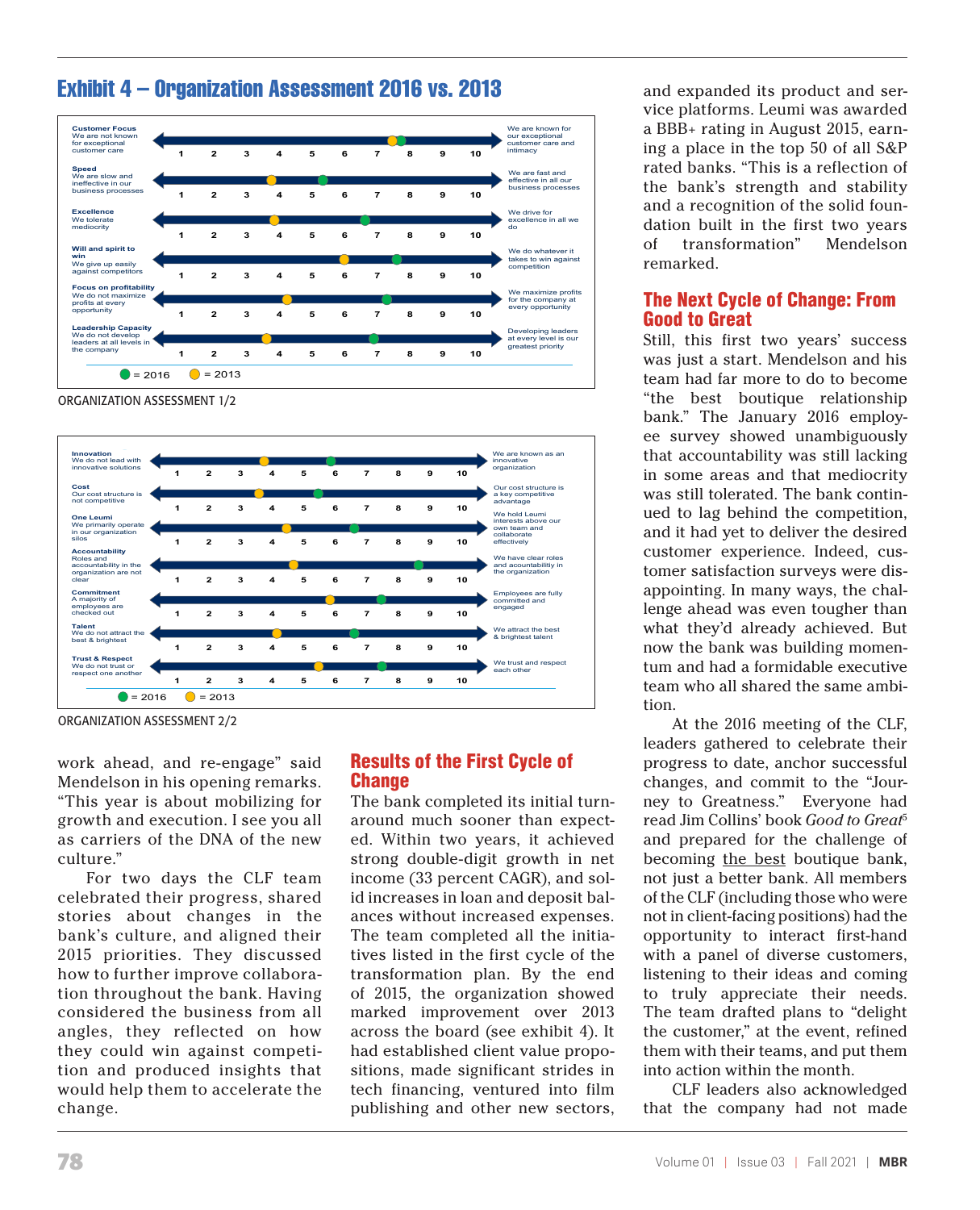

wanted for Leumi (see exhibit 5): the Leumi (see exhibit 5): the Leumi (see exhibit 5): the Leumi (see exhibit 5): the Leumi (see exhibit 5): the Leumi (see exhibit 5): the Leumi (see exhibit) (see exhibit) (see exhibit) (



sufficient progress on the culture front. Employees needed to refresh their culture and values and recommit to both. CLF members at the event discussed the pillars of the culture they wanted for Leumi (see exhibit 5):

To refresh Leumi's values, the CLF discussed them at length, first in small teams and then all together, until they agreed on what those values meant and how they should be enacted in the daily life. After considerable debate and some heated discussion, everyone agreed upon a list of valued behaviors.

When they returned from the event, Etinger's HR team launched a range of bank-wide initiatives to foster a high-performance culture. These included talent upgrades, performance management coaching, employee engagement events, value and performance-based reward and recognition, and investment in leadership development.

#### Marking Progress: Great by **Choice**

By the time they gathered in By the time they gathered in they assetssed how to band the<br>October 2017, the CLF leaders were culture that could use standardized ready to commit to the next leg of the journey, "Great by Choice." Their focus turned to winning against competition, instilling "productive

paranoia" and "fanatic discipline" **Tarking Progress: Great by** entity the oth terms drawn from Collins and **reformed and recalibrate**. Participants walked and recording to the second and recording to the second and recording to the second and recording to Hanson's book *Great by Choice*<sup>6</sup>). They discussed how to build the culture that could use standardized practices, a lean mindset, and ne journey, "Great by Choice." Their efficient processes to realize the ambition to create "the best boutique bank." The book's image

#### **Cycles of Change Punctuated by Change Leadership Forum (CLF) Gatherings** Exhibit 6 - Leumi Transformation Timeline

**Exhibit 6 - Leumi Transformation Timeline** 

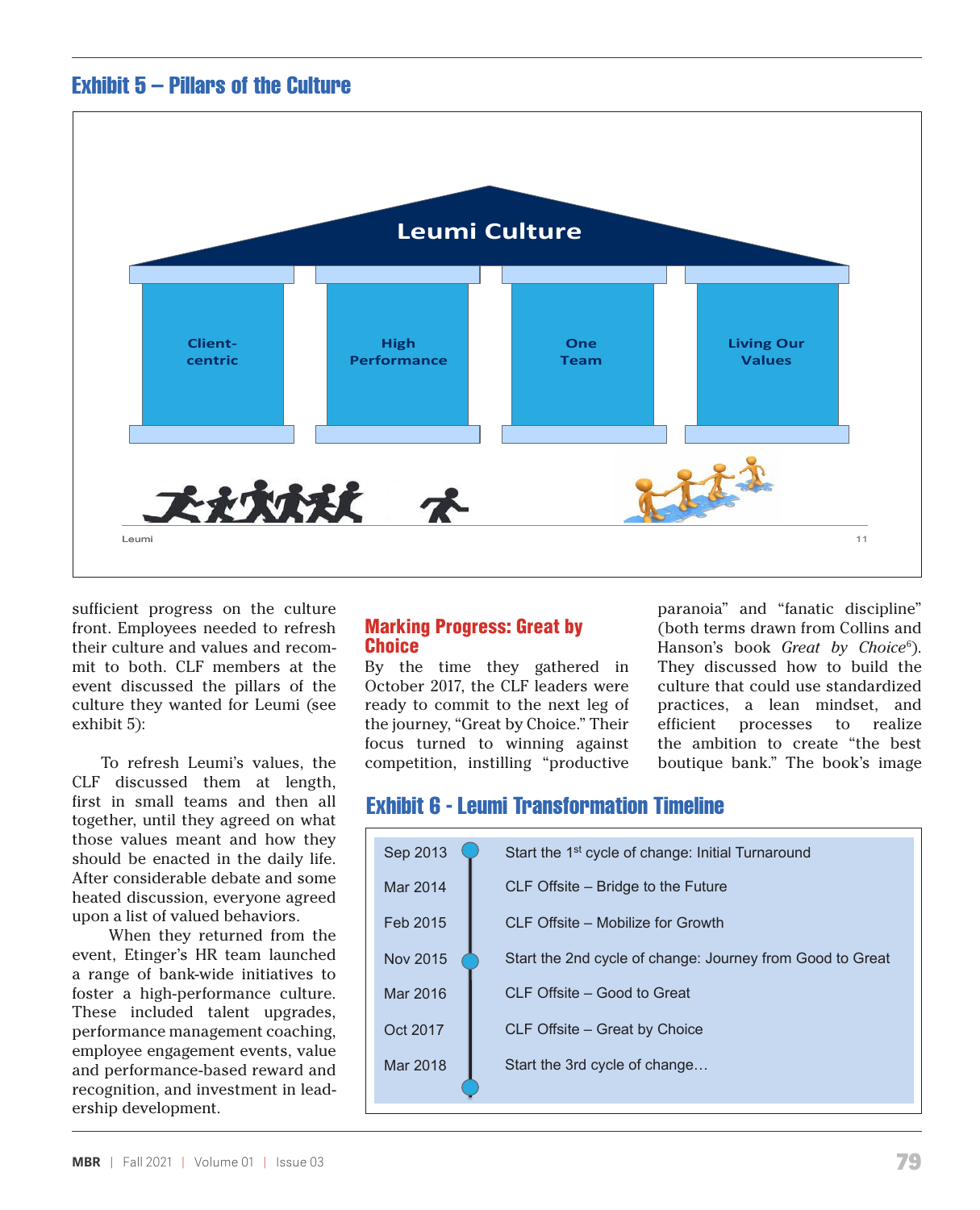of a twenty-mile march proved a fitting analogy for their past progress and path forward. Having made steady progress over the past couple of years, they were prepared to continue to focus on the rigorous pursuit of long-term performance. As CFO Raja Dakkuri put it, this was

not just a nice story, but proven facts.

# Sustaining the momentum

The CLF's yearly off-site meetings punctuated the bank's change (see exhibit 6 for the transformation timeline), marked progress, and built the enthusiasm necessary to keep it

going. They gave CLF members an opportunity to share their stories of success, celebrate their progress, reenergize, refocus, and recalibrate. Participants walked away from these events with new commitment and new plans of action, knowing that senior management would hold

| <b>TABLE 1: LEUMI TRANSFORMATION APPROACH AT A GLANCE</b>                         |                                                                                                                |                                                                                                                                                                        |                                                                                                                                                                               |
|-----------------------------------------------------------------------------------|----------------------------------------------------------------------------------------------------------------|------------------------------------------------------------------------------------------------------------------------------------------------------------------------|-------------------------------------------------------------------------------------------------------------------------------------------------------------------------------|
| <b>Steps of the transformation</b>                                                | <b>Common pitfalls</b>                                                                                         | Leumi method                                                                                                                                                           | <b>Broader implications</b>                                                                                                                                                   |
| Understand the current state of the<br>business:<br>Where do we stand?            | Rushing to action, failing to<br>recognize own bias                                                            | Taking the time to observe and<br>inquire through many eyes,<br>engaging with employees and<br>customers early on                                                      | <b>Need for rigorous</b><br>assessment involving<br>multiple stakeholders before<br>jumping into action                                                                       |
| <b>Articulate vision &amp; purpose:</b><br>What are we aiming for and why?        | Failing to communicate the<br>why, not making the vision<br>concrete or actionable                             | Turning the vision into a widely<br>shared collective ambition, bold<br>enough to be inspiring and using the<br>believers to get going                                 | Need to articulate bold but<br>actionable vision to generate<br>creative tension and make a<br>compelling case to mobilize<br>change                                          |
| <b>Develop transformation roadmap:</b><br>How will we get there?                  | Treating transformation as a<br>series of improvement projects<br>without a larger context and<br>purpose      | <b>Transformation roadmap including</b><br>strategic, structural, operational,<br>and cultural changes needed to<br>realize the vision                                 | Need for a holistic approach<br>to transformation and a<br>detailed plan for leading the<br>change initiatives                                                                |
| Focus on culture and values: How<br>must we behave?                               | <b>Culture happens by default</b><br>rather than by design, values<br>remain merely plaques on the<br>wall     | Articulating the desired culture<br>and engaging everyone in culture<br>conversations, defining how these<br>values guide daily actions                                | Need for line leaders to<br>agree on core values and the<br>desired behaviors that shape<br>the culture and exemplify<br>the values                                           |
| Create a change leadership forum:<br>Who leads the change?                        | Lack of commitment and<br>sufficient engagement in the<br>organization                                         | <b>Creating a community of leaders</b><br>officially charged with leading the<br>transformation, periodic offsite<br>gatherings and focus on leadership<br>development | Need for a visible committed<br>group of change leaders<br>across the company working<br>together continuously to<br>shape the culture and make<br>progress toward the vision |
| Drive accountability for change:<br>How do we ensure success?                     | Initiatives start strong but<br>fade away or take a back<br>seat as short-term crises and<br>pressures arise   | Relentless focus on change while<br>driving business results<br>Change initiatives are embedded<br>into functional goals and bank<br>scorecard                         | <b>Need for transformation to</b><br>be part of corporate and<br>functional objectives with<br>clear definition of success                                                    |
| <b>Mark progress and celebrate</b><br>success: How do we sustain the<br>momentum? | <b>Concerted effort leads to</b><br>change but is not sustainable<br>over time and the impact does<br>not last | Consistency of change year<br>after year, marking progress and<br>celebrating accomplishments,<br>pulse checks for engagement and<br>continuous improvement            | Need for keeping the change<br>leadership forum alive and<br>building leadership capacity<br>and continued engagement<br>throughout the organization                          |